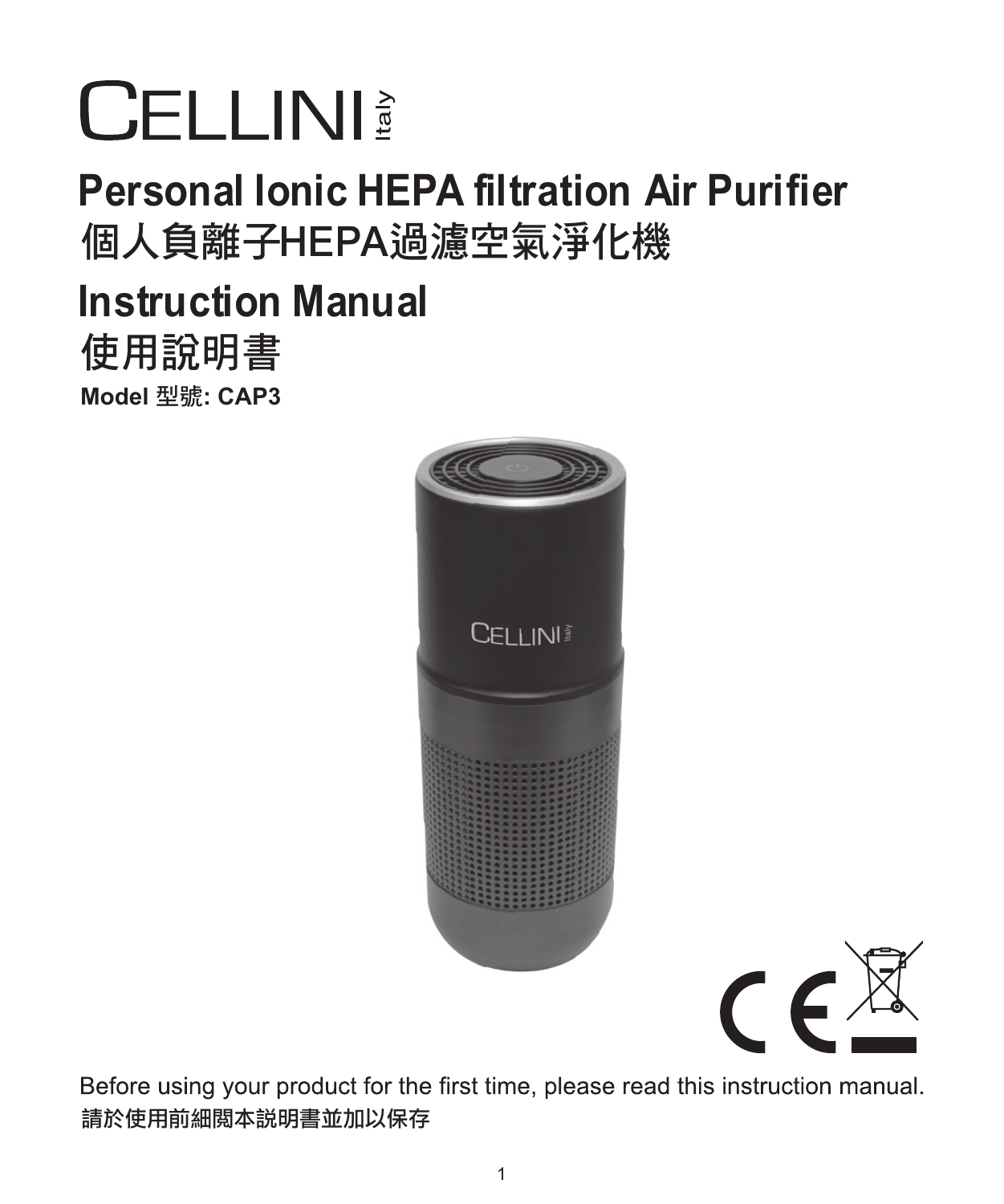Please read and retain for future reference.

## **SAFETY INSTRUCTION - GENERAL**

- Use this appliance solely in accordance with these instructions.
- This appliance is for household use only, not for commercial purpose.
- Remove all packaging material from the appliance before use.
- This appliance shall not be used by children of 0 to 8-year old.
- This appliance can be used by children older than 8-year old and persons with reduced physical, sensory or mental capabilities or lack of experience and knowledge, but only if they have been given supervision or instruction concerning use of the appliance in safe way and understand the hazards involved.
- Children should be supervised to ensure that they do not play with the appliance.
- Cleaning and maintenance must not be done by children.
- Have any repairs carried out solely by a qualified electrician. Never try to repair the appliance yourself.
- Do not handle the plug or appliance with wet hands.
- Do not immerse the main body in water.
- Children shall not play with the appliance.
- Do not leave the appliance unattended when connected to the mains supply.
- Only use the attachments/accessories supplied with the product.

## **SAFETY INSTRUCTION - ELECTRICITY AND HEAT**

- Ensure the appliance is in placed on a horizontal, even and stable surface.
- Verify that the mains voltage is the same as that indicated on the rating plate on the appliance before use.
- Never use the extention cord as power connection.
- Make sure that the appliance, the USB cable do not make contact with water.
- Make sure that the appliance, the USB cable do not make contact with hot surface, such as a hot hob or naked flame.
- Check the appliance's USB cable regularly to make sure it is not damaged.
- Do not use the appliance if the USB cable is damaged. If the USB cable is damaged in order to avoid any hazards.
- Never use the appliance in the vicinity of flammable material.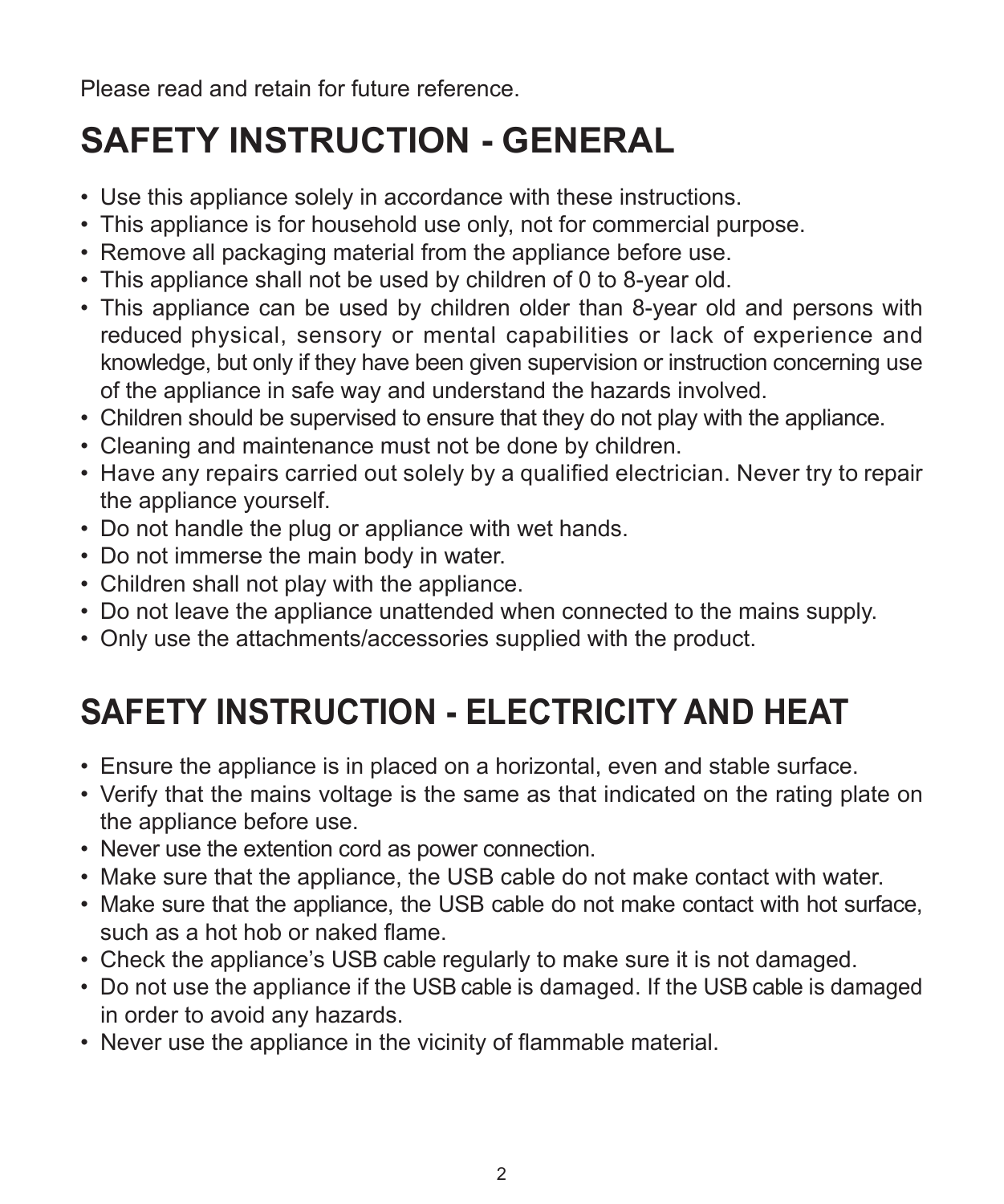## **SAFETY INSTRUCTION – DURING OPERATION**

- Do not pick up the appliance if falls into water. Remove the plug from the socket immediately. Do not use the appliance again.
- Never immerse the appliance, the power cord or the plug in water or any liquid.
- Do not move the appliance while its switched on.
- Do not use the liquids, such as water or flammable solvents to clean the product, please use a soft cloth to clean when product not in running.
- Please keep air circulation and do not cover air inlet and outlet when the product is running.
- Please close the car and room window when product running to improve the purification, and please adjust to lowest air-conditioning power when you turn on the air-conditioner.
- To keep safety, please DO NOT open the product top cover when it is running.
- Please install the purifier firmly on the car cup holder, and prohibit to place it on the car dashboard to avoid any accidents.
- For your safety, DO NOT adjust the product when driving.
- Do not use other type power adapters, keep use the original accessories which accompany with the package.
- Please refer to "Cleaning and Maintenance" section to clean the appliance.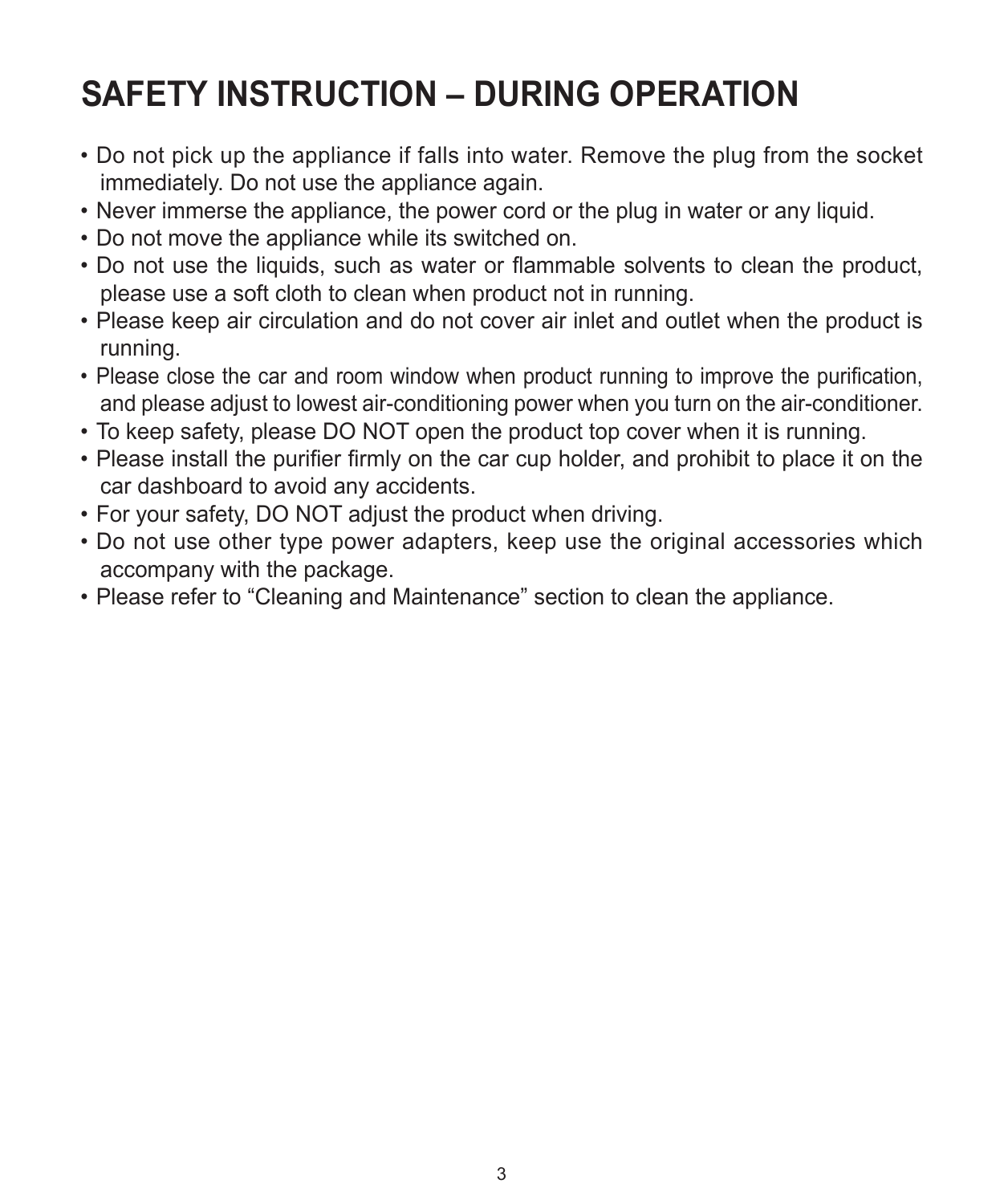# **PRODUCT OVERVIEW**

1.On/ Off / Wind speed button

- 2.Air outlet
- 3.Air inlet
- 4.USB cable (1.5 metre)





**Filter** (Pre-filter, HEPA filter & Activated carbon filter)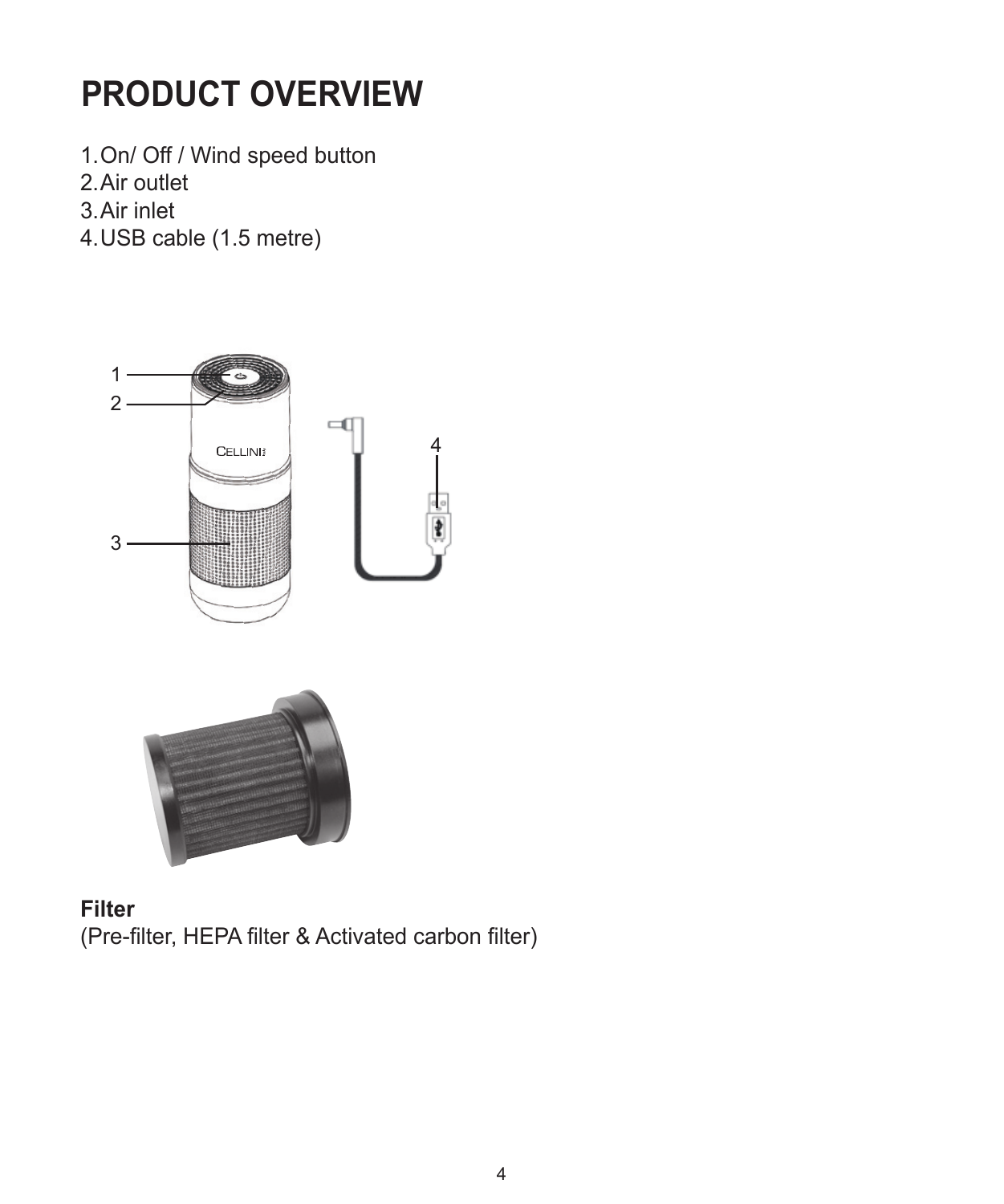# **HOW TO USE**

- Connect the power source (5V) to the product with the provided USB cable.
- Connect to the power source, touch the On/Off/ Wind speed button  $\Phi$  to adjust the wind speed. The air purifier starts and works in the last power-off setting.
- Touch once: Blue light- Primary purification (low speed)
- Touch twice: Yellow light- Rapid purification (medium speed)
- Touch three times: Red light- High-efficient purification (high speed) followed by order cycle (low - medium - high).
- $\cdot$  Press the On/Off/ Wind speed button  $\Phi$  and hold for 3 seconds, product will turn-off.
- The air purifier has memory function on the last operation setting.

## **FILTER REPLACEMENT**

In order to keep the best purify performance, we suggest it is better to replace the filter after 3-5 months of use. If need to replace filter, the On/ Off/ Wind speeds button  $\Phi$  will automatically warning as red light flicker 3 times and 3 "Dee" sounds during operation. After replace filter, press and hold the On/ Off/ Wind speeds button  $\Phi$  for 8 seconds to start resetting till the green light flicker will start, then it will reset and start to work normally.

#### **How to replace filter**

Shutdown the power by holding 3 seconds at power button, then rotate the bottom casing of the machine at clockwise direction, and then loosen naturally after turning to the position (Fig.1).

Take out the filter in the middle, and then put in a new one (Fig.2).

Rotate the base at counterclockwise direction and twist it into place (Fig.3).

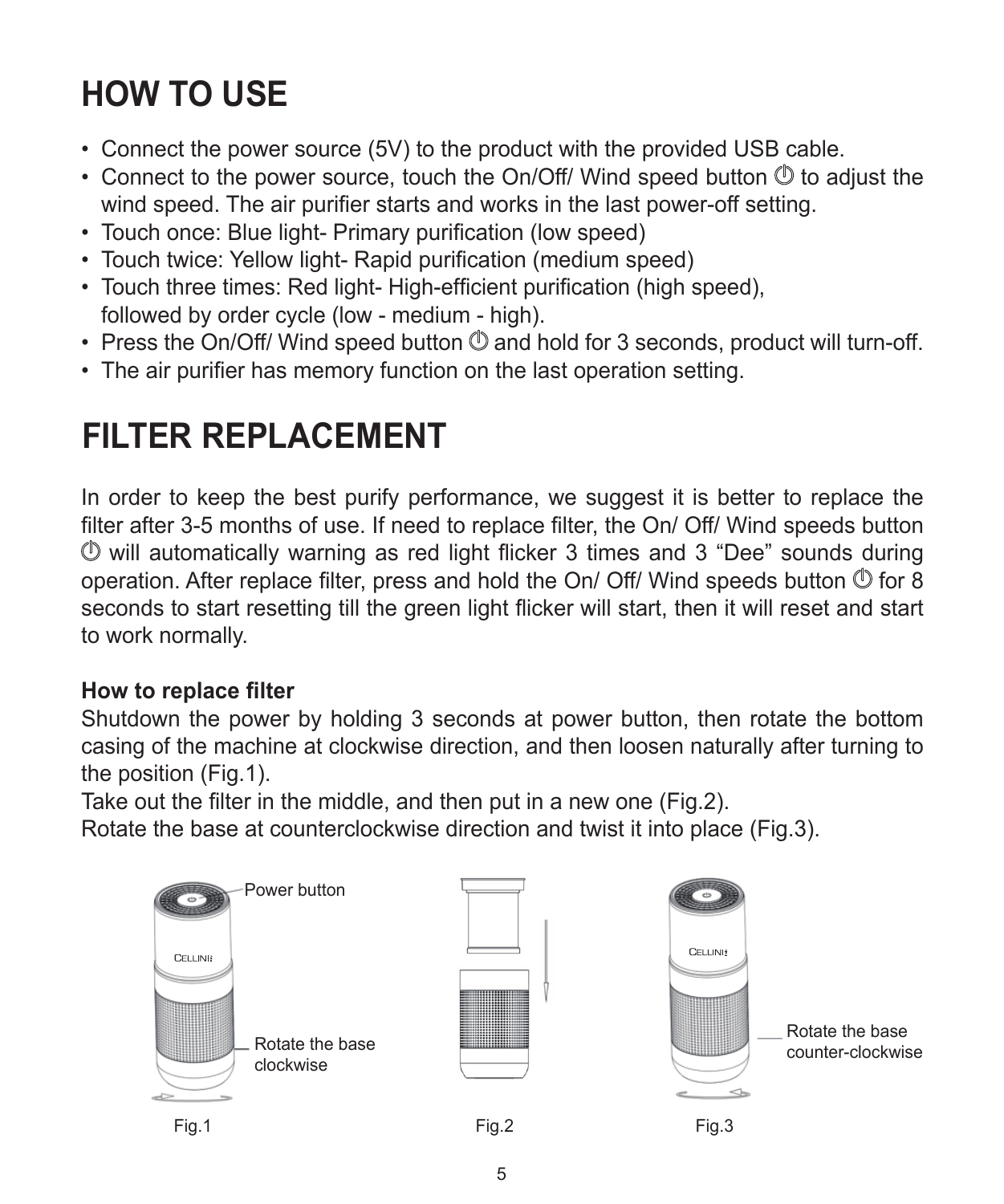## **CLEANING AND MAINTENANCE**

- Do not use the liquids, such as water or flammable solvents to clean the product, unplug and please use a soft cloth to clean.
- Keep the product at a cool and dry place.

## **TROUBLESHOOTING**

| Problem                                                                                                    | Cause                                                     | Solution                                                       |
|------------------------------------------------------------------------------------------------------------|-----------------------------------------------------------|----------------------------------------------------------------|
| Purifier not works                                                                                         | Did not press On / Off button                             | Press On / Off button                                          |
|                                                                                                            | Abnormal supply voltage,<br>over/under voltage protection | Check if the supply<br>voltage is 5V                           |
|                                                                                                            | Power source is disconnected<br>or loose the USB cable    | Connect the USB cable<br>/ switch on the power<br>source again |
| The On/ Off/ Wind<br>O<br>button<br>speed<br>warning as red light<br>flicker 3 times and 3<br>"Dee" sounds | Need to replace filter                                    | Refer to the "FILTER"<br>REPLACEMENT" on P.5                   |

## **PRODUCT SPECIFICATIONS**

Model no.: CAP3 Voltage: DC5V 1A Power: 3W Accessory: 1.5M USB cable Product dimensions: Ø68 (diameter) × 173 (H) mm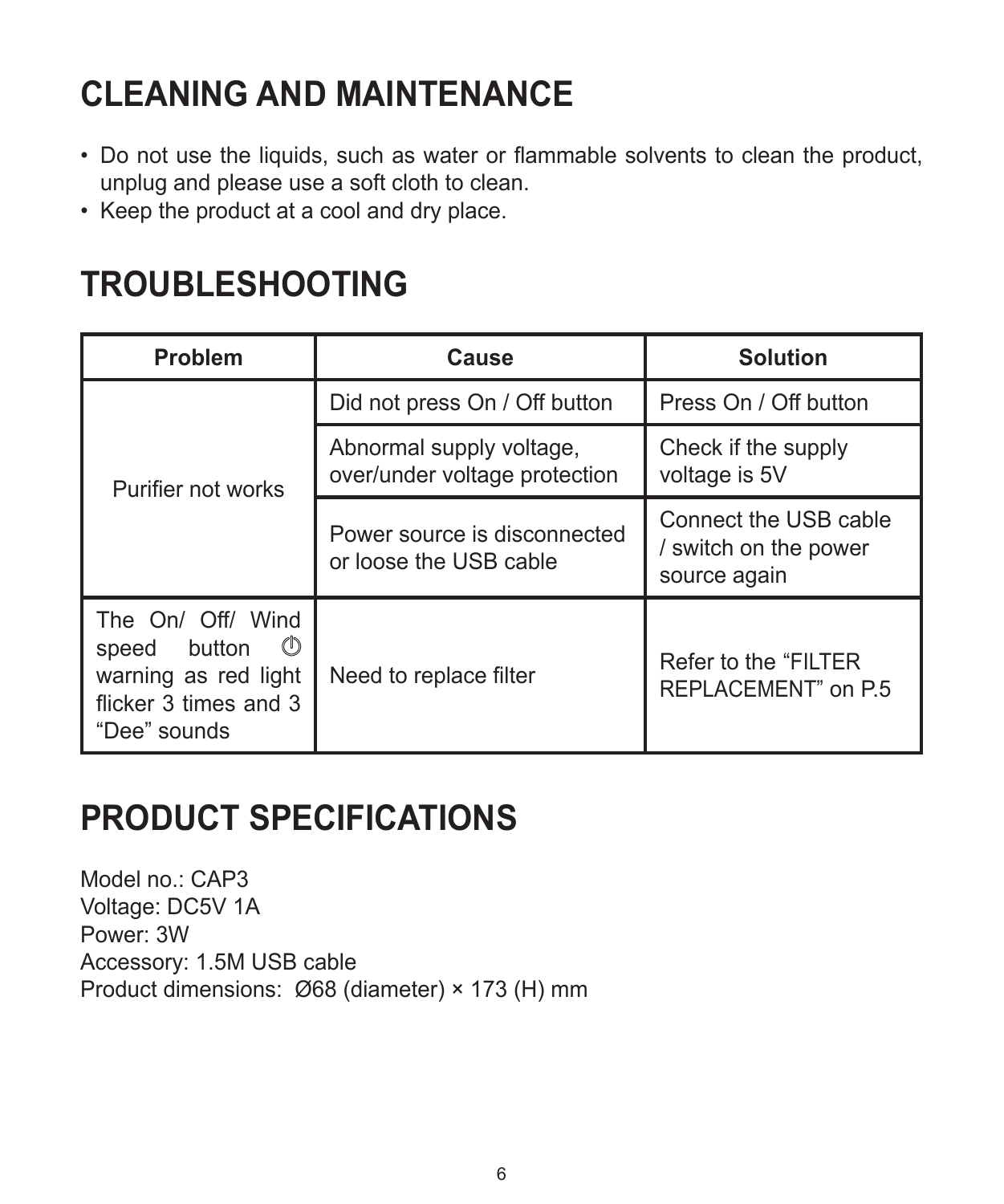閱讀下列說明事項並請妥善保管,以供日後參考。

#### 安全指引 - 一般安全

- 請按照這些說明事項, 使用本產品。
- 本產品僅供家用,不作商業用途。
- 使用前,請將所有包裝材料拆除。
- 0至8歲的兒童不應使用本產品。
- 超過8歲的兒童可使用本產品,但請勿由肢體不健全、感覺或精神上有障礙或缺乏 相關經驗和知識的人使用,除非有負責他們安全的人對他們使用本產品進行監督或 指導。
- 請務必看顧好兒童,以確保他們不玩耍本產品。
- 兒童不應清潔或維修本產品。
- 當需谁行任何維修,必須由專業維修人員谁行維修。永遠不要嘗試自己修理本產品。
- 手濕時不可以接觸電源插頭或本機。
- 主機不可以浸入水中。
- 兒童不可以把玩本機。
- 本機開著後不可以無人監管。
- 只使用隨機附送的配件。

#### 安全指引 - 電子和熱能產品

- 請把本產品放置在平穩的表面上使用。
- 使用相符的電源和電壓,以防止觸電。
- 永不可使用延長電線插座於本機上。
- 確保本產品、USB電源線不與水接觸。
- 確保本產品、USB電源線不接觸發熱表面,如明火。
- 定期檢查本產品的USB電源線以確保其沒有損壞。
- 如果USB電源線損壞,請勿使用其產品,以避免出現任何危險。
- 切勿在易燃材料附近使用本產品。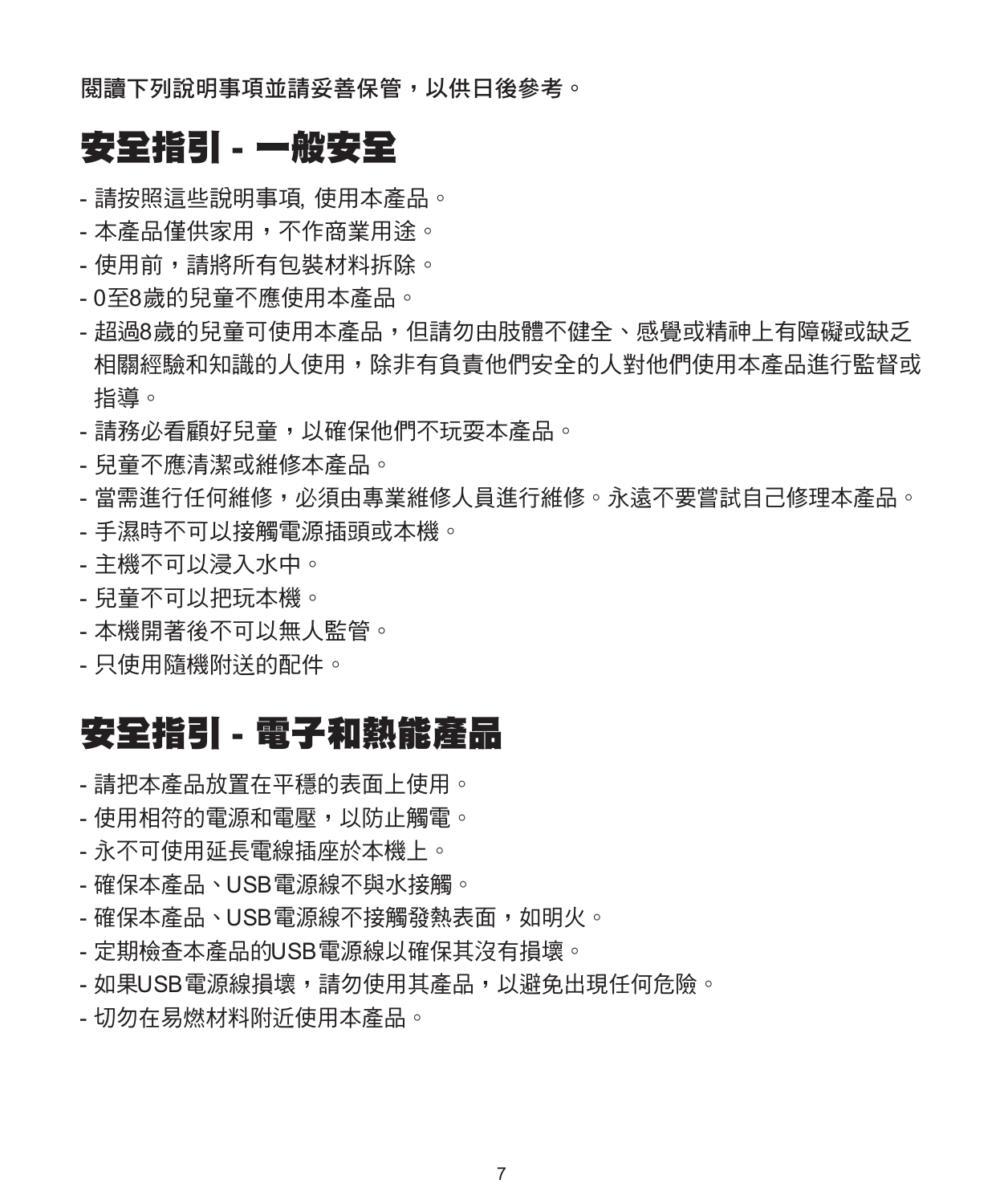### 安全指引 - 操作期間

- 如果本產品落入水中,立即從牆身插槽中拔下插頭,並且不要再次使用本產品。
- 切勿將本產品、USB電源線或插頭浸入水中或其他液體中。
- 當本產品運作時,請勿隨意移動本產品。
- 切勿用液體清洗或潑灑本產品,如水、清洗劑或易燃溶劑等,如需清潔,請將電源斷 開,使用柔軟抹布擦拭。
- 請保持本產品周圍空氣暢通無阻,切勿覆蓋本產品的出入風口。
- 為提高淨化效果,使用本產品時請將車及房間的窗子關閉,如有打開空調,請將空調風力 調到最小。
- 為了您的安全,切勿在通電情況下打開機器頂蓋。
- 請將淨化器牢固的安裝到車上,切勿隨意擺放到前方中控臺上,以免造成意外事故。
- 為了您的安全,切勿在駕車時調節本產品,如需調節請先停車。
- 切勿使用不同規格的電源適配器,請使用本產品附帶的配件進行安裝。
- 清潔本產品 時請參閱"清潔和保養"部份。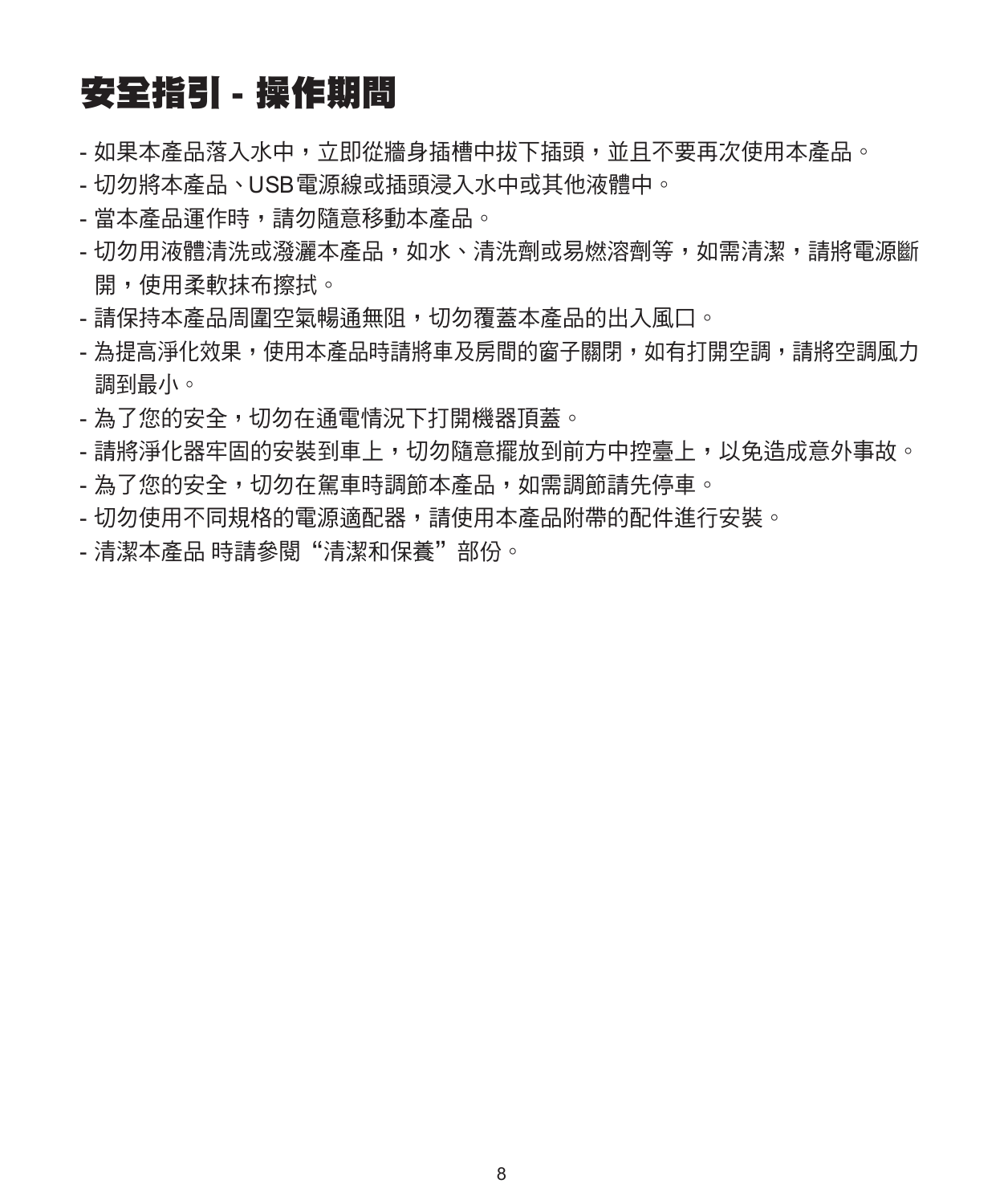## 部件示意圖

- 1. 開/ 關/ 風速鍵
- 2. 出風口
- 3. 進風口
- 4. USB電源線 (1.5米)





#### 過濾網

(前置過濾網、HEPA高效過濾網及活性炭過濾網)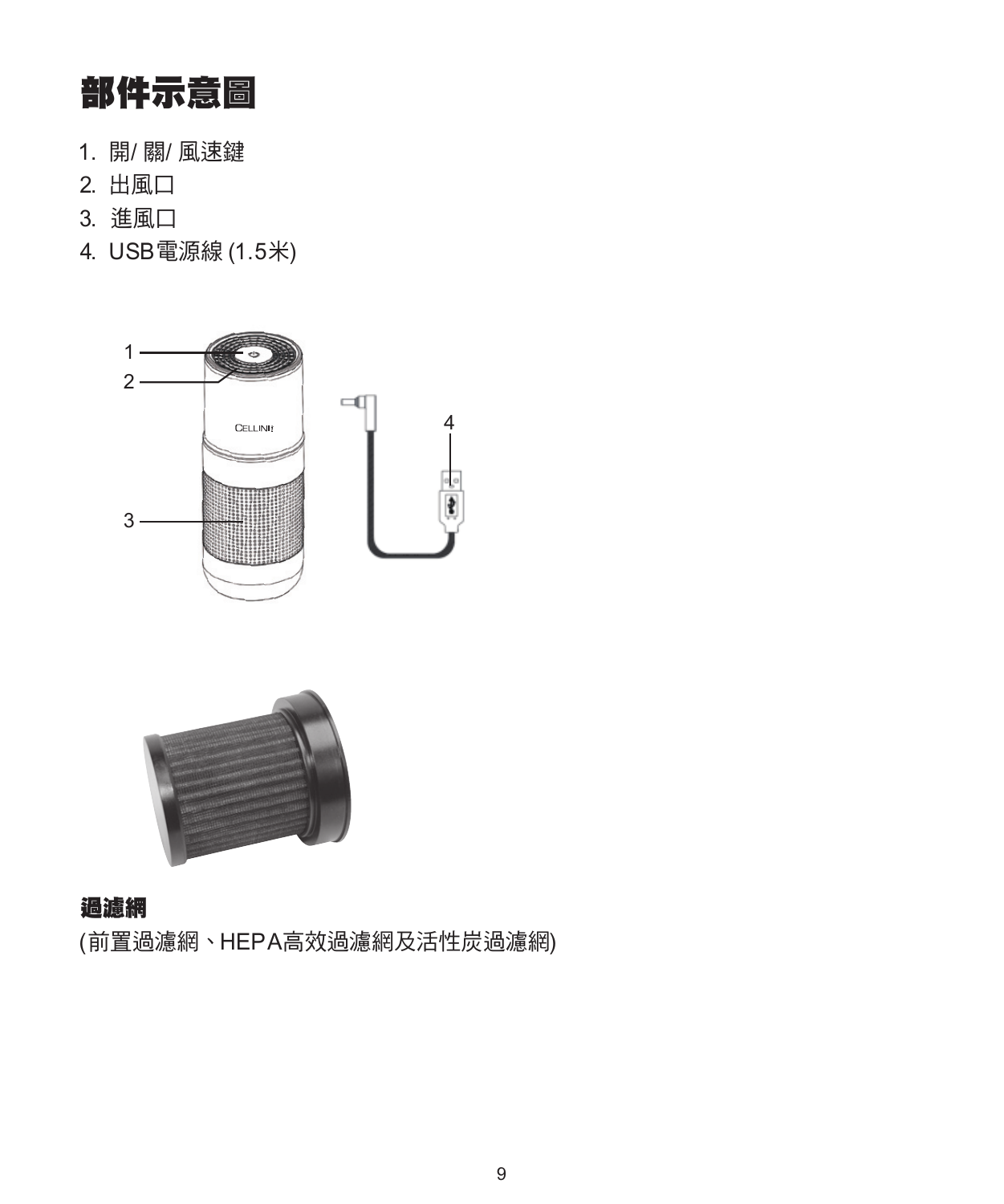## 如何使用

- 將USB電源輸出插頭插到本機上,再將USB插到 5V 電源位置。

- 連接電源,按開 / 關 / 風速鍵 <sup>(</sup>)調節風速,空氣淨化機啟動並在上次斷電的風檔。 第一次按為初級淨化 (低速 - 藍燈) ;

第二次按為快速淨化 (中速 - 黄燈) ;

第三次按為高速淨化 (高速 - 紅燈),依次循環 (低速 - 中速 - 高速)。

長按盟 / 關 / 風速鍵 ①三秒, 產品自動關閉

#### 更換高效過濾網

為維持最佳淨化性能,本機工作運轉3-5個月後,根據過濾網的污染程度,產品在開機 時會自動提示進行更換,開 / 關 / 國速鍵 ① 紅色顯示燈閃爍3次,會發出"滴"3聲, 此時需要更換渦濾網,更換完成後,長按8秒開/關/風速鍵 ← 開始,顯示綠色閃爍 後,本機重啟開始進入正常工作狀態。

#### 更換過濾網的方法:

將本產品的雷源斷開,然後順時針方向旋轉本機底部外殼,轉到位後便可鬆開(如圖 1) 將中間的渦濾網取出,然後放入新的渦濾網(如圖 2) 再逆時針旋轉底座,扭到位及扣緊便可(如圖 3)

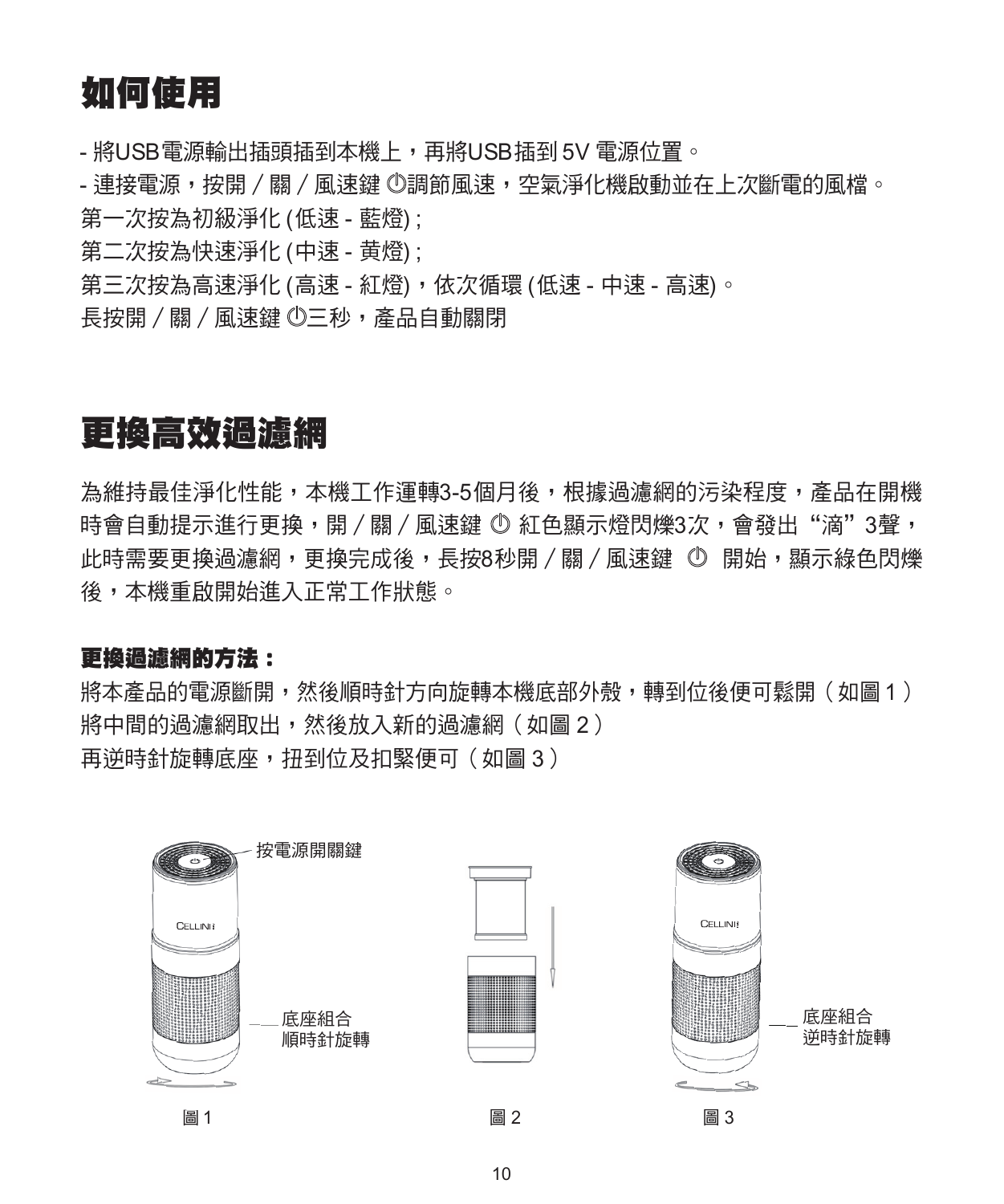### 清潔及保養

- 切勿用液體清洗或潑灑太機,如水、清洗劑或易燃溶劑等,如需清潔,請請拔掉雷源 線,使用柔軟抹布擦拭。

- 將本產品放在陰涼乾燥的地方。

#### 疑難排除

| 問題                                 | 原因                | 解決方法                      |
|------------------------------------|-------------------|---------------------------|
| 本機無法開啟                             | 沒有按開 / 關鍵         | 按下開 / 關鍵                  |
|                                    | 異常過高或過低電壓         | 確認5V雷源是否可靠連接              |
|                                    | 主雷源關上或USB插<br>座鬆開 | 重新插入主雷源插座或檢杳<br>USB雷線是否鬆開 |
| 開/關/風速鍵の紅<br>色顯示燈閃爍3次,<br>會發出"滴"3聲 | 需更換過濾網            | 參考"更換過濾網"(第10頁)           |

## 產品規格

型號:CAP3

電源:DC5V 1A

功率:3瓦

配件:1.5米USB電線1條

產品尺寸:68 (直徑) x 173 (高) 毫米